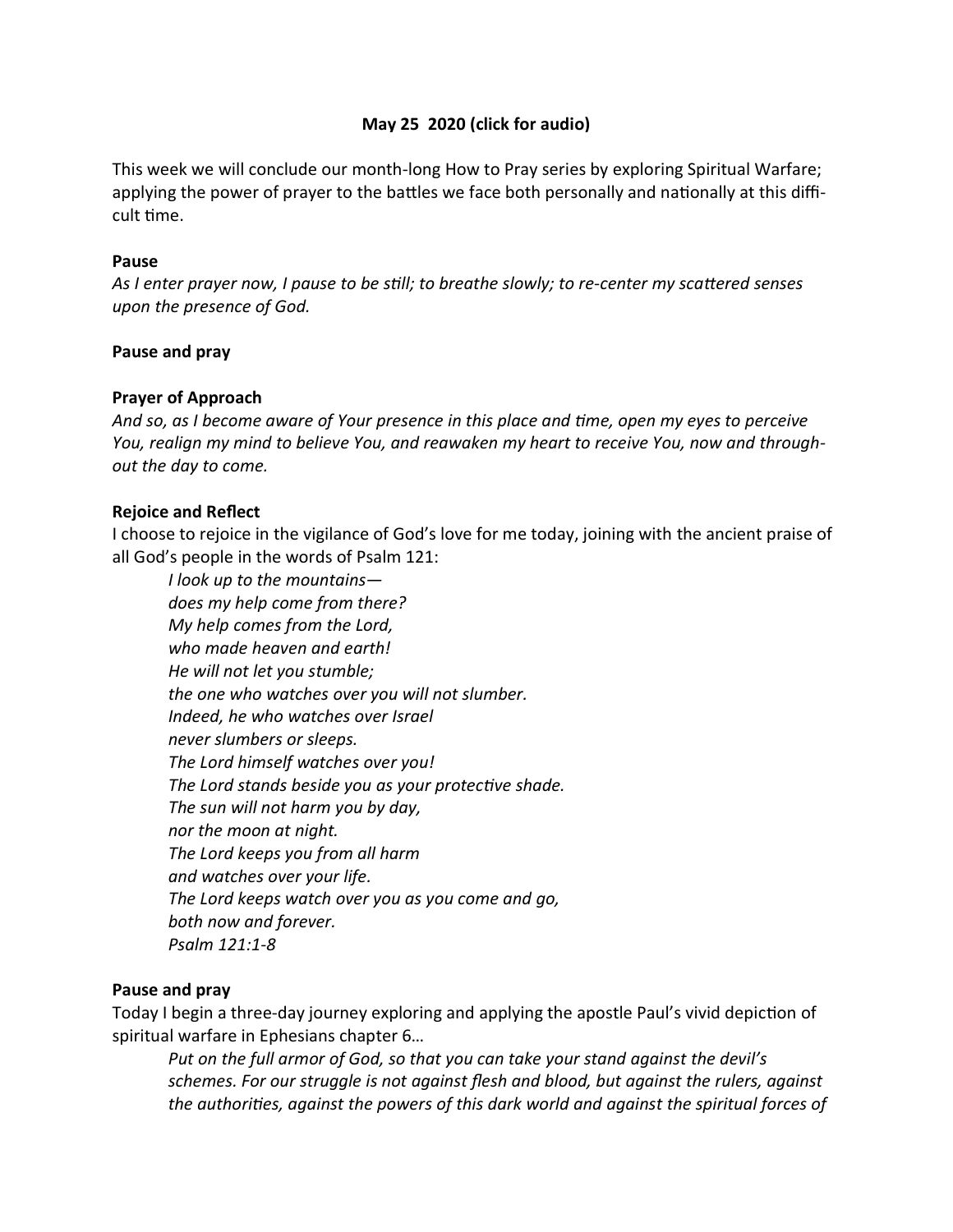evil in the heavenly realms. Therefore put on the full armor of God, so that when the day of evil comes, you may be able to stand your ground, and after you have done every thing, to stand.

Ephesians 6:11-13

The quiet, reflective approach to prayer which we enjoy in Lectio 365 might perhaps seem at odds with the militancy of spiritual warfare, but Jesus modeled both. His ministry began with forty days of quiet prayer in the wilderness which turned into intense spiritual combat. The Desert Fathers and Mothers of the Third Century AD similarly wrestled against the world, the flesh and the devil in the wilderness. And here in this passage, the apostle Paul emphatically reminds us that we are engaged in a cosmic battle.

'There is no neutral ground in the universe,' says C.S. Lewis. 'Every square inch, every split second, is claimed and counterclaimed by Satan.'\*

\*C.S. Lewis, cited in How to Pray, Pete Greig p173

## Ask

Lord, I freely confess that my worldview is probably shaped more by materialism than scripture. Open my eyes, like Elisha's servant, to perceive the angelic realm encamped around (2 Kings 6:17). Make me 'alert and of sober mind', like the apostle Peter who said that 'the devil prowls around like a roaring lion looking for someone to devour' (1 Peter 5:8). Give me the gift of spiritual discernment (1 Cor.12:10).

## Pause and pray

Thinking now about an event in the current news cycle, I ask You, Holy Spirit, to help me discern the underlying spiritual dynamics at play. Show me the enemy's hand and how to stand against him now in prayer.

Pause and pray

## Yield

As I return to Ephesians 6, I picture the apostle Paul writing these words whilst imprisoned in Rome, surreptitiously studying his guard and meditating on the spiritual significance of each piece of armor the soldier is wearing…

Put on the full armor of God, so that you can take your stand against the devil's schemes. For our struggle is not against flesh and blood, but against the rulers, against the authorities, against the powers of this dark world and against the spiritual forces of evil in the heavenly realms. Therefore put on the full armor of God, so that when the day of evil comes, you may be able to stand your ground, and after you have done every thing, to stand.

Ephesians 6:11-13

Since 'there is no neutral ground in the universe', as C.S. Lewis says, there can be no neutral people. Every one of us must pick a side. No one gets to be a conscientious objector. We are all called, in the words of the musician Bruce Cockburn, to 'kick at the darkness' til it bleeds daylight'\*\*

\*\* Bruce Cockburn, 'Lovers in a Dangerous Time', from the album Stealing Fire (True North, Gold Mountain, A&M, 1984).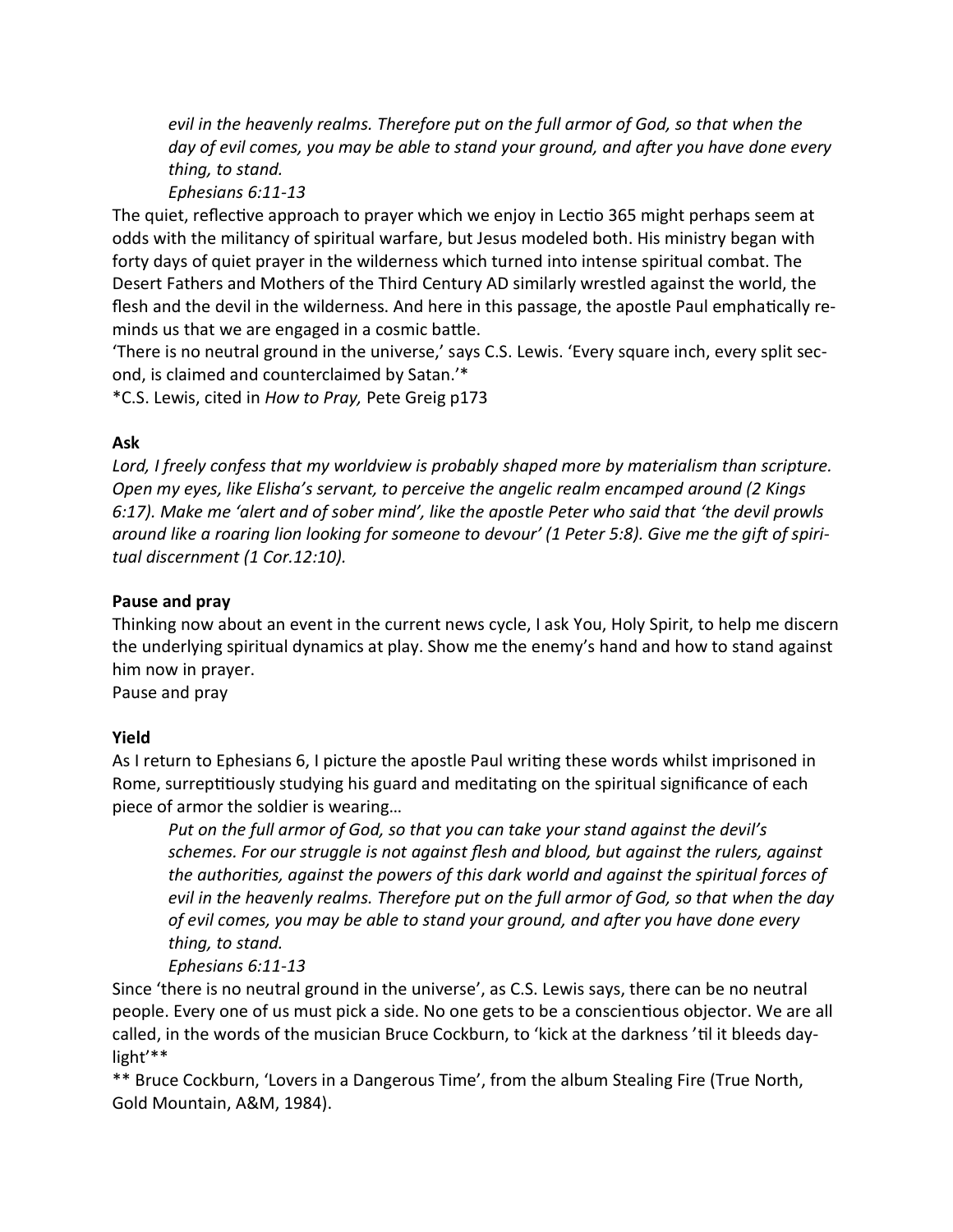### Pause and pray

### Prayer of Yielding

God, I pick a side. I submit myself again to You today. I take a stand against Satan's subtle temptations and outright attacks, confident that, as the apostle James says, when I resist the devil he must surely flee (James 4:7).

And so I step into the coming day with confidence, 'convinced that neither death nor life, neither angels nor demons, neither the present nor the future, nor any powers, neither height nor depth, nor anything else in all creation, will be able to separate [me] from the love of God that is in Christ Jesus [my] Lord.' (Romans 8:37 – 39).

## Closing Prayer

Father, help me to live this day to the full, being true to You, in every way. Jesus, help me to give myself away to others, being kind to everyone I meet. Spirit, help me to love the lost, proclaiming Christ in all I do and say. Amen.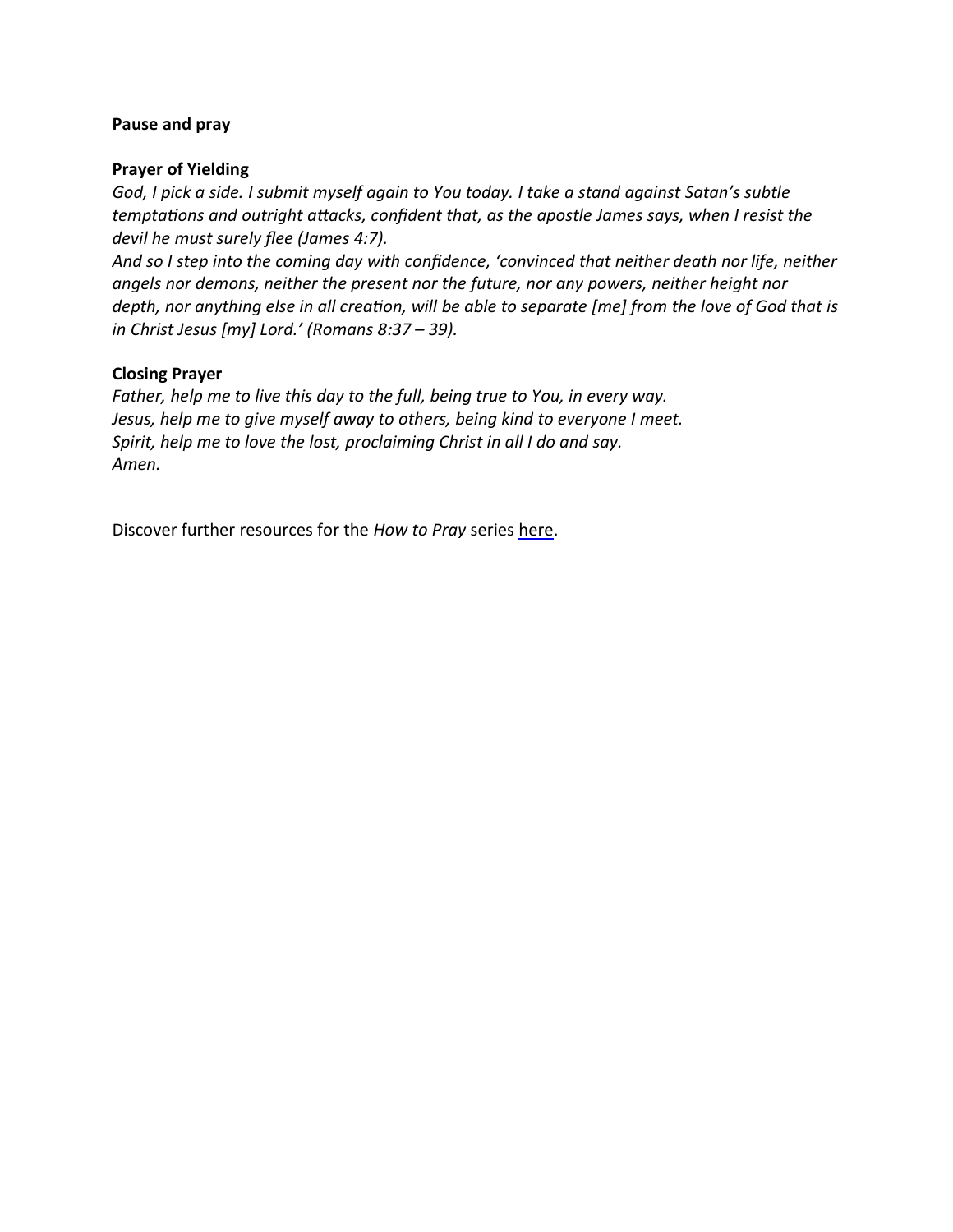# May 26 2020 (click for audio)

On Feast Days we celebrate the lives of heroes of faith, whose witness embodies one or more of the six practices at the heart of Lectio 365. These practices are: Prayer and Creativity, Justice and Hospitality, Learning and Mission.

Today we are thanking God for the extraordinary example of Zinzendorf, Godfather of the modern missions movement, and leader of the Moravian 24-7 Prayer meeting at Herrnhut, Germany.

## Pause

As I enter prayer now, I pause to be still; to breathe slowly; to re-center my scattered senses upon the presence of God.

### Pause and pray

### Words of Approach

'Since we are surrounded by such a great cloud of witnesses, let us throw off everything that hinders and the sin that so easily entangles. And let us run with perseverance the race marked out for us, fixing our eyes on Jesus, the pioneer and perfecter of faith.' (Hebrew 12:1-2a)

### Rejoice and Reflect

I rejoice today in the words of a hymn written by Zinzendorf himself, and translated into English by his protégé John Wesley.

Jesus, your blood and righteousness my beauty are, my glorious dress! mid flaming worlds, in these arrayed with joy shall I lift up my head. Bold shall I stand in that great day, and none condemn me, try who may: fully absolved through Christ I am from sin and fear, from guilt and shame. This stainless robe its beauty wears when all else fades with passing years; no age can change its glorious hue the robe of Christ is ever new. O let the dead now hear your voice, let those once lost in sin rejoice! their beauty this, their glorious dress: Jesus, your blood and righteousness. 'Christi Blut und Gerechtigkeit', Nicholas Ludwig von Zinzendorf (1700 - 1760) tr. John Wesley (1703 – 1791)

#### Pause and pray

It was on this day in the year 1700 that Nikolaus Ludwig von Zinzendorf was born into an aristocratic family in modern-day Germany. His radical faith in later life would change the course of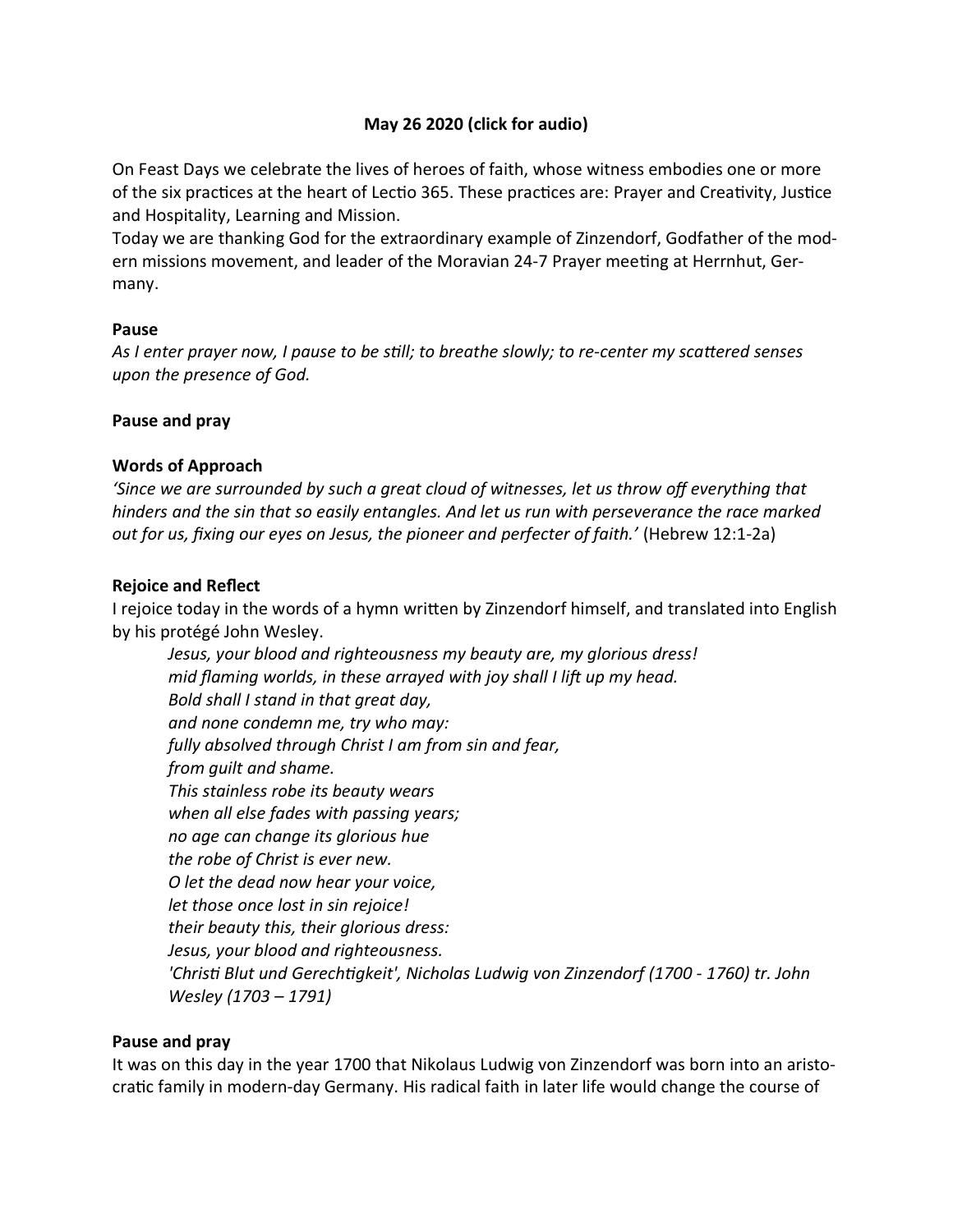history. He was to become a hero for the modern missions movement, the global prayer movement and the ecumenical movement to this day. What's more, the Methodist and Moravian denominations, the Salvation Army, the 24-7 Prayer movement and the Order of the Mustard Seed all owe their existence in human terms to Count Zinzendorf's trail-blazing leadership. His life motto was this: "I have one passion: it is Jesus. Only Jesus."

Zinzendorf wrote some 2000 hymns - about one a week - throughout his adult life. He reminds me to keep my eyes fixed firmly on Jesus. Not to get distracted or over-complicated. And certainly not to be ashamed of a lifelong, single-minded passion for the Lord.

In many ways the defining moment in Zinzendorf's life, and certainly the one that gave impetus and form to his other achievements, was the day he and his school friends agreed to form the Order of the Mustard Seed. Together they vowed three things: to be true to Christ, to be kind to people and to take the gospel to the nations. You've probably noticed how these three priorities keep cropping up in Lectio 365.

In his book, The Lord of the Ring, Phil Anderson points out that 'the image of the Mustard Seed comes straight from the Bible. Jesus told his followers that the kingdom of God would be like a mustard seed, starting invisibly small but growing to become a great tree. He also challenged them that if they had faith, "even as small as a mustard seed", they could tell a mountain to go jump in the sea and it would obey them.'\*

The metaphor of the mustard seed reminds me today not to despise the day of small things (Zech. 4:10). The tiny choices I make, the prayers that sometimes seem so inconsequential, the promises that feel so fragile, a small group of friends, such small seeds can grow to change the world.

\*Phil Anderson, Lord of the Ring: In Search of Count von Zinzendorf (Gospel light Publications, 2007) p33

# Ask

Thinking now of two small things I do for the Lord that may seem mundane, hidden or even inconsequential, I hold one in each hand and offer them to Him, asking the Lord to multiply and make them grow.

# Pause and pray

2000 years since Jesus gave the Great Commission, and 300 since Zinzendorf started sending out missionaries, it is estimated that one quarter of the world's population remains unreached by the gospel.

 I 'ask the Lord of the harvest to send out workers into his (most neglected) harvest fields' (Matt.9:38).

# Pause and pray

# Yield

It was because Zinzendorf had committed himself to kindness, that he agreed to allow refugees from Moravia to build a village called Herrnhut on his country estate.

And it was because he had promised to be true to Christ that Zinzendforf called his bickering Moravian tenants together to repent of their divisions on 13th August 1727. As they did so, the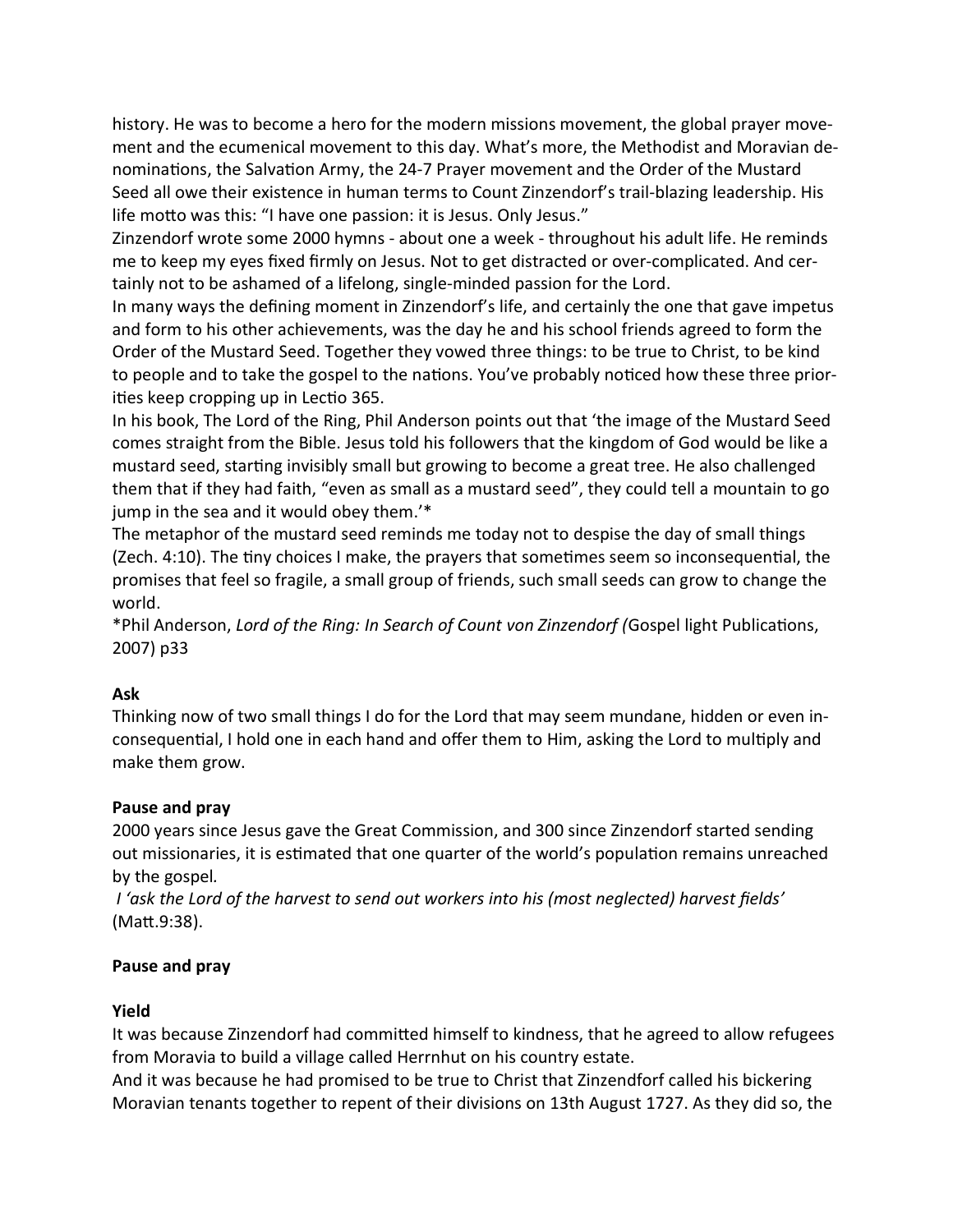Spirit of God fell, detonating a 24-7 prayer meeting which would continue without a break, nonstop, night-and-day for more than 100 years.

Zinzendorf's third vow was to take the gospel to the nations and so, after 5 years of 24-7 prayer, he began sending out missionaries to lands where the Gospel had never yet been preached. Shot out like rockets from that white-hot furnace of prayer, Moravian missionaries were the first to take the Good News of Jesus to many people at vast personal cost. It was at a Moravian Bible study in London that John Wesley's 'heart was strangely warmed' triggering the Great Awakening that changed the course of British history and launched Methodism.

When two Moravian missionaries set sail for the Danish West Indies, fully prepared to sell themselves into slavery if necessary to reach the slaves working on the plantations there, they cried out across the water to those weeping at the dockside: 'That the Lamb May Receive the Reward for the Blood That he shed!'\*\*

I am deeply sƟrred by the sheer courage and sacrifice of those penniless Moravian missionaries - challenged to share the Good News of Jesus with greater confidence and to pay a greater price that 'the Lamb may receive the reward for the blood that he shed.'

\*\*Cited in Pete Greig, Dirty Glory (Hodder and Stoughton 2018) p189

## Pause and pray

## Prayer of Yielding

I yield to You today, Lord Jesus, realigning my priorities to be true to You, asking You to help me be kind and not harsh to those I meet, and committing myself afresh to play whatever part I can this week in the fulfillment of Your Great Commission.

## Closing Prayer

Father, help me to live this day to the full, being true to You, in every way. Jesus, help me to give myself away to others, being kind to everyone I meet. Spirit, help me to love the lost, proclaiming Christ in all I do and say. Amen.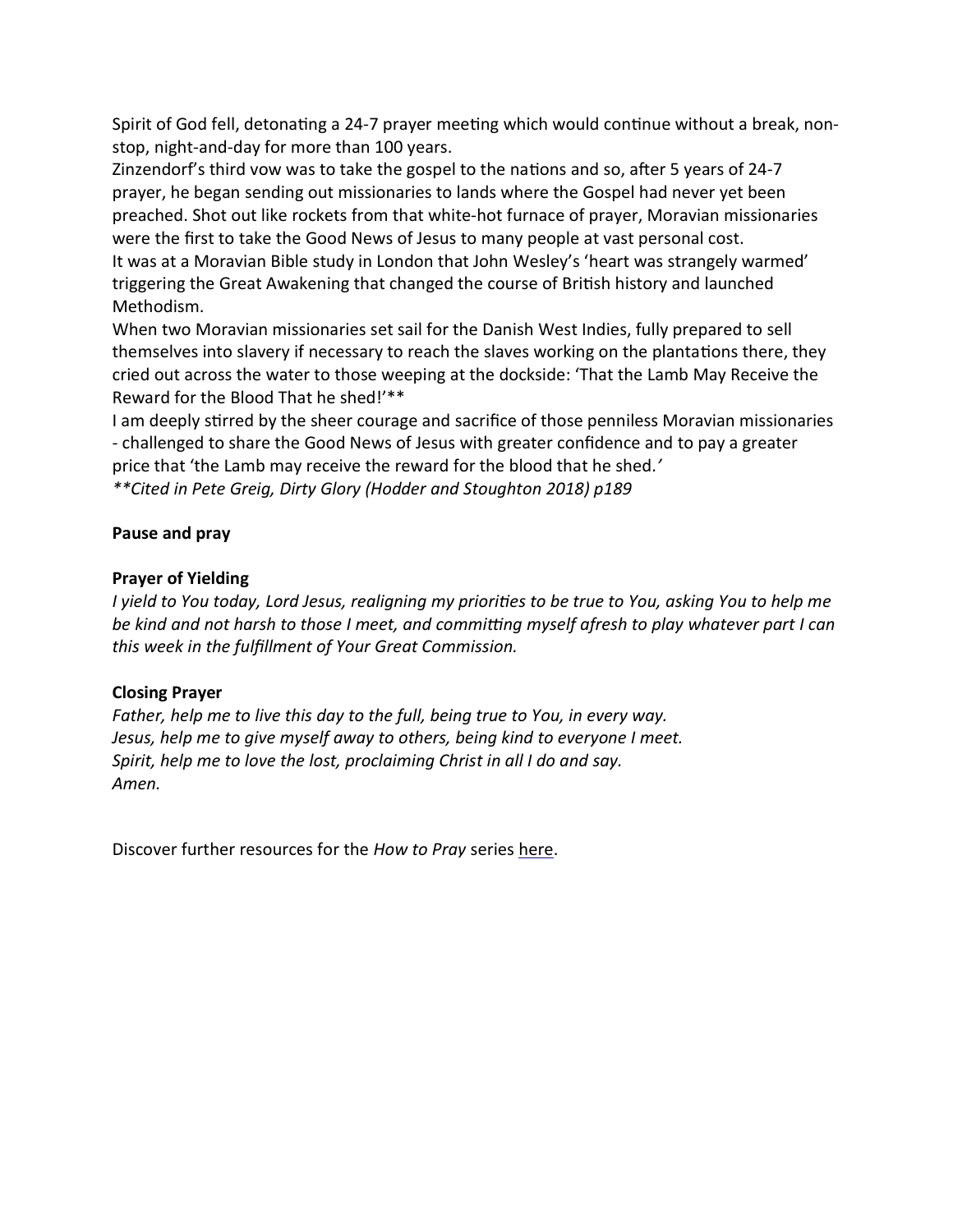## May 27 2020 (click for audio)

## Pause

As I enter prayer now, I pause to be still; to breathe slowly; to re-center my scattered senses upon the presence of God.

#### Pause and pray

### Prayer of Approach

And so, as I become aware of Your presence in this place and time, open my eyes to perceive You, realign my mind to believe You, and reawaken my heart to receive You, now and throughout the day to come.

## Rejoice and Reflect

I choose to rejoice in the assurance of God's promises and purposes for my life today, joining with the ancient praise of all God's people in the words of Psalm 138:

I give you thanks, O Lord, with all my heart; I will sing your praises before the gods. I bow before your holy Temple as I worship. I praise your name for your unfailing love and faithfulness; for your promises are backed by all the honor of your name. As soon as I pray, you answer me; you encourage me by giving me strength. Though I am surrounded by troubles, you will protect me from the anger of my enemies. You reach out your hand, and the power of your right hand saves me. The Lord will work out his plans for my life - for your faithful love, O Lord, endures for ever. Don't abandon me, for you made me. Psalm 138:1-3,7-8

## Pause and pray

Today I return to Paul's picture of spiritual armor in Ephesians 6, imagining each item worn by a burly Roman soldier charged with guarding Paul as he writes these famous words...

Stand firm then, with the belt of truth buckled around your waist, with the breastplate of righteousness in place, and with your feet fitted with the readiness that comes from the gospel of peace. In addition to all this, take up the shield of faith, with which you can extinguish all the flaming arrows of the evil one. Take the helmet of salvation and the sword of the Spirit, which is the word of God.

Ephesians  $6:14-17$ 

The only piece of military hardware with which we can mount an attack is the word of God. No spears. No flaming arrows. No battering rams. Just the Bible. Which is precisely how we see Jesus fighting the Enemy in the wilderness. He counters every temptation thrown at him with an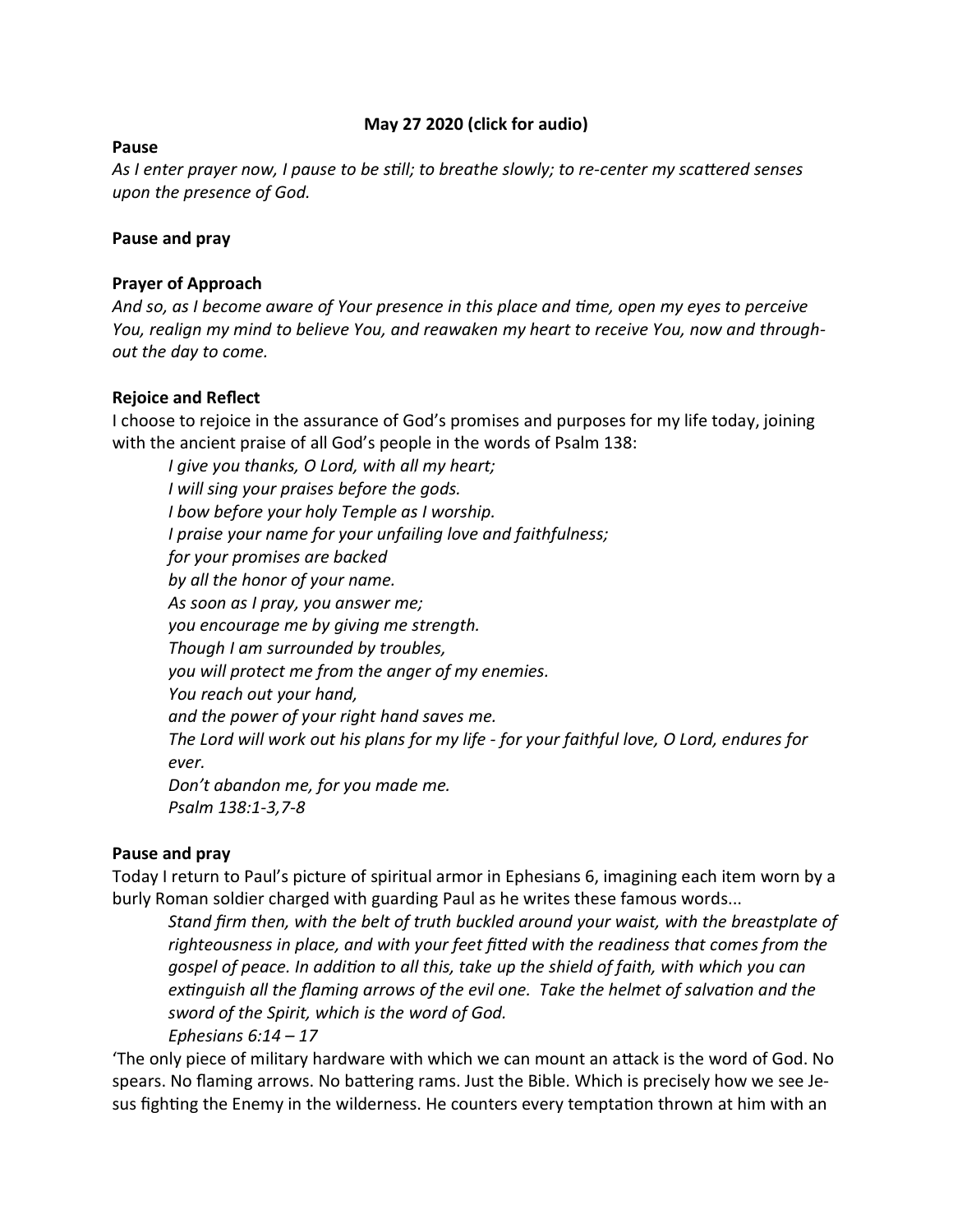opposing verse from the Bible because, as the writer of Hebrews says, "the word of God is alive and active. Sharper than any double-edged sword." The sword that Paul is describing here is the gladius, from which we get our word gladiator. It was a short blade, between 45 and 68 centimeters long, used by Roman legionaries for close military combat. We are to wield the word of God dexterously and forcefully, says Paul, in hand-to-hand combat with the Enemy of our souls.'\*

\*Pete Greig, How to Pray p186

# Ask

Recalling one of the Bible verses that is particularly meaningful to me, I take a little time to 'wield it' like a sword in prayer, applying it specifically and forcefully to the challenges of my present situation.

Pause and pray

1 in 5 people today are still awaiting a Bible in their own heart-language (according to Wycliffe Bible Translators). I take time now to pray for those sowing their lives into bible translation so that the gospel can be preached to every tongue and tribe and nation. Let Your Word run swiftly, Lord, across the earth and be glorified, in the name of Jesus (Psalm 147:15).

# Pause and pray

# Yield

As I return to the passage, I open my ears to hear Your Word, and my heart to yield to Your will once again.

Stand firm then, with the belt of truth buckled around your waist, with the breastplate of righteousness in place, and with your feet fitted with the readiness that comes from the gospel of peace. In addition to all this, take up the shield of faith, with which you can extinguish all the flaming arrows of the evil one. Take the helmet of salvation and the sword of the Spirit, which is the word of God. Ephesians  $6:14-17$ 

I once worked in a particularly challenging situation. It actually felt spiritually dark. Every day on my way into work I would carefully put on the armor of Christ and it made a profound difference. Imagining myself putting on the helmet of salvation, I would ask God to guard my mind and thinking. Donning the breastplate I would pray protection upon my heart and relationships. Buckling truth around my waist I would seek integrity in my sexuality. Picking up the shield of faith I would ask the Lord to cover me from targeted attacks and temptations. Slipping on the shoes of the gospel, I would ask for specific opportunities to share my faith. And picking up the Sword of the Spirit, I would weaponize a promise from the Bible by memorizing it for the day.

# Pause and pray

Prayer of Yielding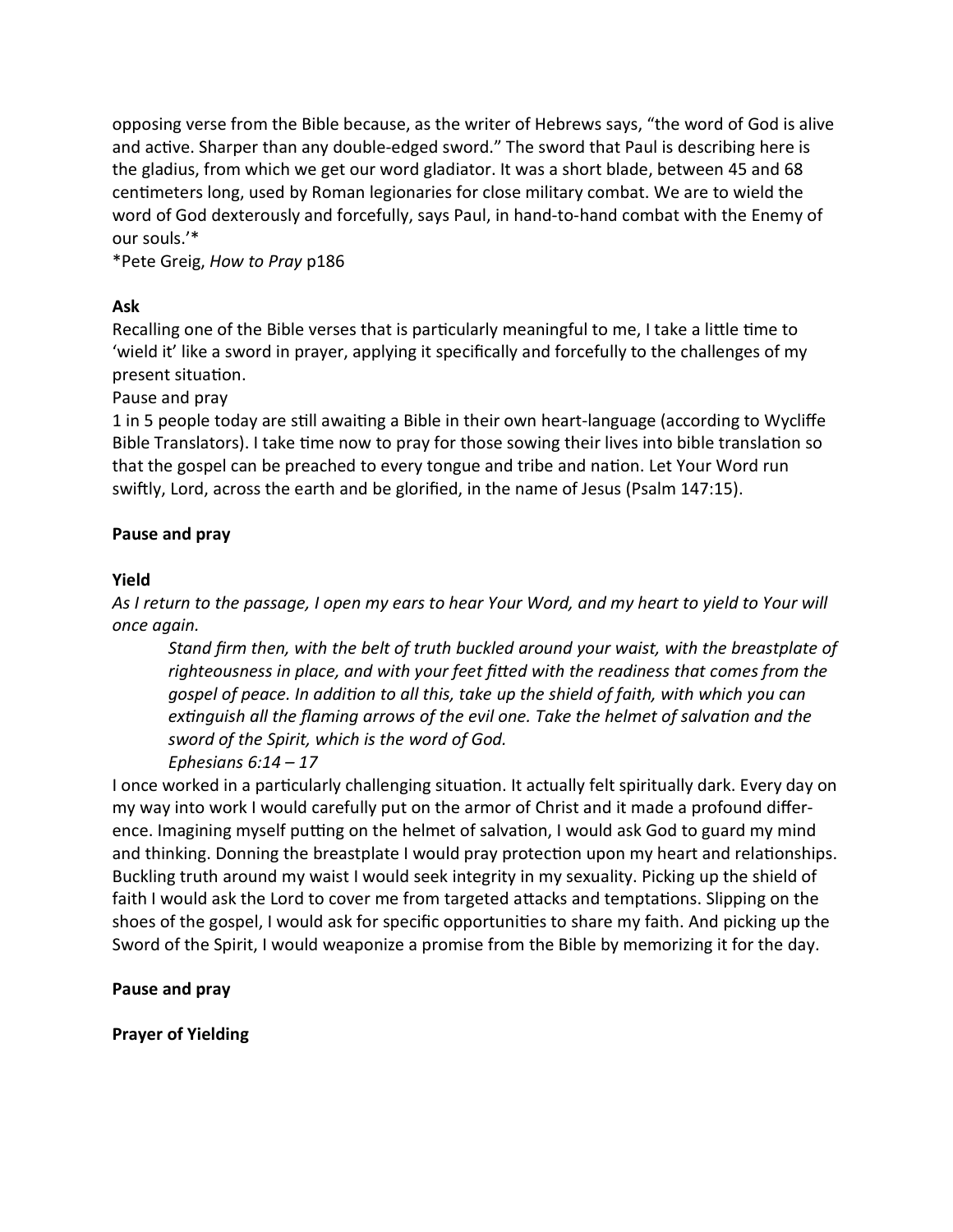### A Prayer of St Patrick

I bind unto myself today The strong Name of the Trinity, By invocation of the same, The Three in One and One in Three. Christ be with me, Christ within me, Christ behind me, Christ before me, Christ beside me, Christ to win me, Christ to comfort and restore me. Christ beneath me, Christ above me, Christ in quiet, Christ in danger, Christ in hearts of all that love me, Christ in mouth of friend and stranger

### Closing Prayer

Father, help me to live this day to the full, being true to You, in every way. Jesus, help me to give myself away to others, being kind to everyone I meet. Spirit, help me to love the lost, proclaiming Christ in all I do and say. Amen.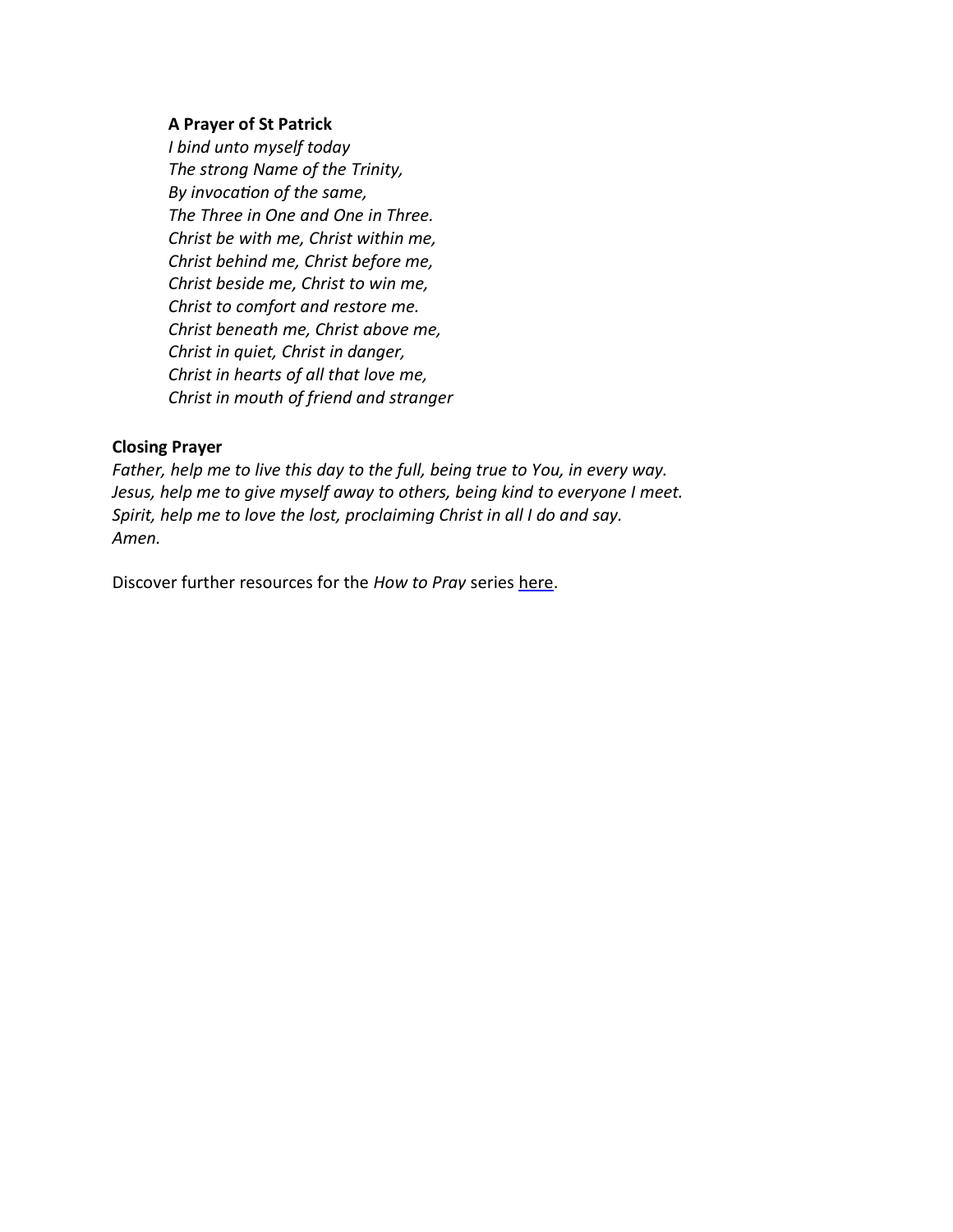## May 28 2020 (click for audio)

This week we are exploring the armor of God, seeking to stand more effectively against the world, the flesh and the devil in the name of Jesus through the power of prayer.

#### Pause

As I enter prayer now, I pause to be still; to breathe slowly; to re-center my scattered senses upon the presence of God.

## Pause and pray

### Prayer of Approach

And so, as I become aware of Your presence in this place and time, open my eyes to perceive You, realign my mind to believe You, and reawaken my heart to receive You, now and throughout the day to come.

## Rejoice and Reflect

I choose to rejoice today because God is my safe place in a scary world, and so I join with the ancient praise of all God's people in the words of Psalm 59:

As for me, I will sing about your power. Each morning I will sing with joy about your unfailing love. For you have been my refuge, a place of safety when I am in distress. O my Strength, to you I sing praises, for you, O God, are my refuge, the God who shows me unfailing love. Psalm 59:16-17

## Pause and pray

Today I join the apostle Paul once again in his prison cell where he is exhorting me to pray in a very particular way:

Pray in the Spirit on all occasions with all kinds of prayers and requests. With this in mind, be alert and always keep on praying for all the Lord's people. Pray also for me, that whenever I speak, words may be given me so that I will fearlessly make known the mystery of the gospel, for which I am an ambassador in chains. Pray that I may declare it fearlessly, as I should.

Ephesians 6:18-20

Paul's greatest prayer request is not to be released from his chains but to be bold in preaching the gospel. He understands that 'The greatest act of spiritual warfare in the world is when I lead someone into a relationship with Jesus Christ. I will never win a greater victory! It is ultimately "by the blood of the Lamb and the word of  $[my]$  testimony" that I overcome the Enemy. There is nothing he fears more. I must view the word of God, therefore, not just as a sword with which to fight, but also as the shoes in which I march into enemy territory proclaiming the good news of gospel liberation that its citizens have been longing to hear.'\*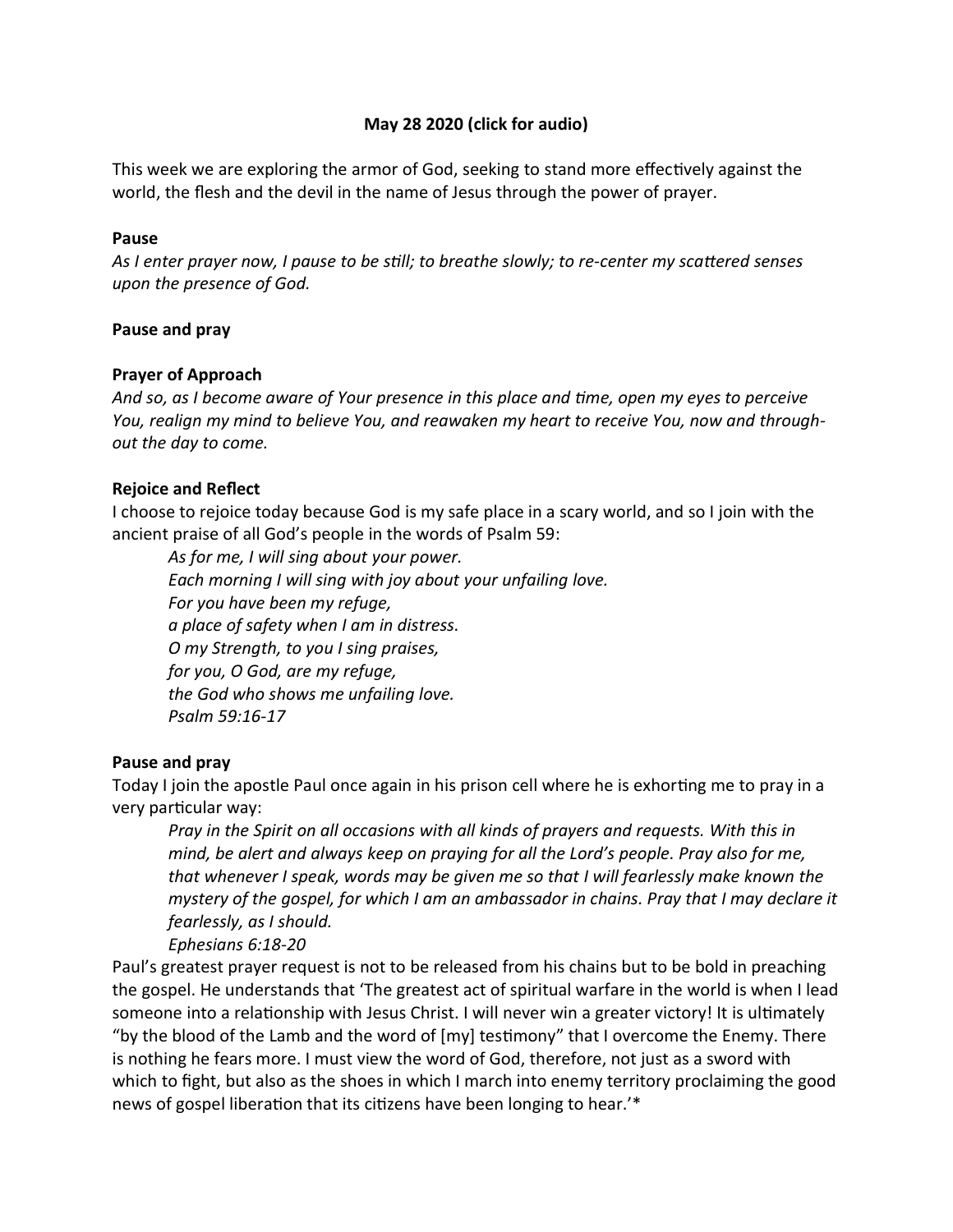\* Pete Greig, How to Pray p188

# Ask

Thinking about the people I will meet in the coming day, I ask you, Lord, that 'words may be given me so that I will fearlessly make known the mystery of the gospel… as I should.' Pause and pray

In another of his letters, the apostle Paul says that 'the god of this age has blinded the minds of unbelievers, so that they cannot see the light of the gospel.' (2 Cor. 4:4) This is why I must pray as well as preach!

And so, picturing someone who doesn't yet know Jesus, I command their blind eyes to be opened, in the name of Jesus, and ask for an opportunity to share the good news with them, this week.

## Pause and pray

# Yield

As I return to the passage, I pay attention to the number of times Paul repeats the little word 'all' in these few verses...

Pray in the Spirit on all occasions with all kinds of prayers and requests. With this in mind, be alert and always keep on praying for all the Lord's people. Pray also for me, that whenever I speak, words may be given me so that I will fearlessly make known the mystery of the gospel, for which I am an ambassador in chains. Pray that I may declare it fearlessly, as I should.

Ephesians 6:18-20

Paul commands me to pray all the time, with all kinds of prayers, for all of the saints. Not just sometimes, with one kind of prayer, for a few of the saints. There are all kinds of ways to pray some of which we have explored this month. It's like a toolbox or a menu. And I am expected to pray for all Christians everywhere - especially the ones I don't like!

## Pause and pray

## Prayer of Yielding

'I hear the voice of the Lord saying, 'Whom shall I send? And who will go for us?' And I say, 'Here am I. Send me!' (Isaiah 6:8)

Thank you, Lord Jesus, that in sending me out into the world to proclaim your Good News you promise to be by my side every step of the way, saying 'Surely I am with you always, to the very end of the age' (Matthew 28:20)

# Closing Prayer

Father, help me to live this day to the full, being true to You, in every way. Jesus, help me to give myself away to others, being kind to everyone I meet. Spirit, help me to love the lost, proclaiming Christ in all I do and say. Amen.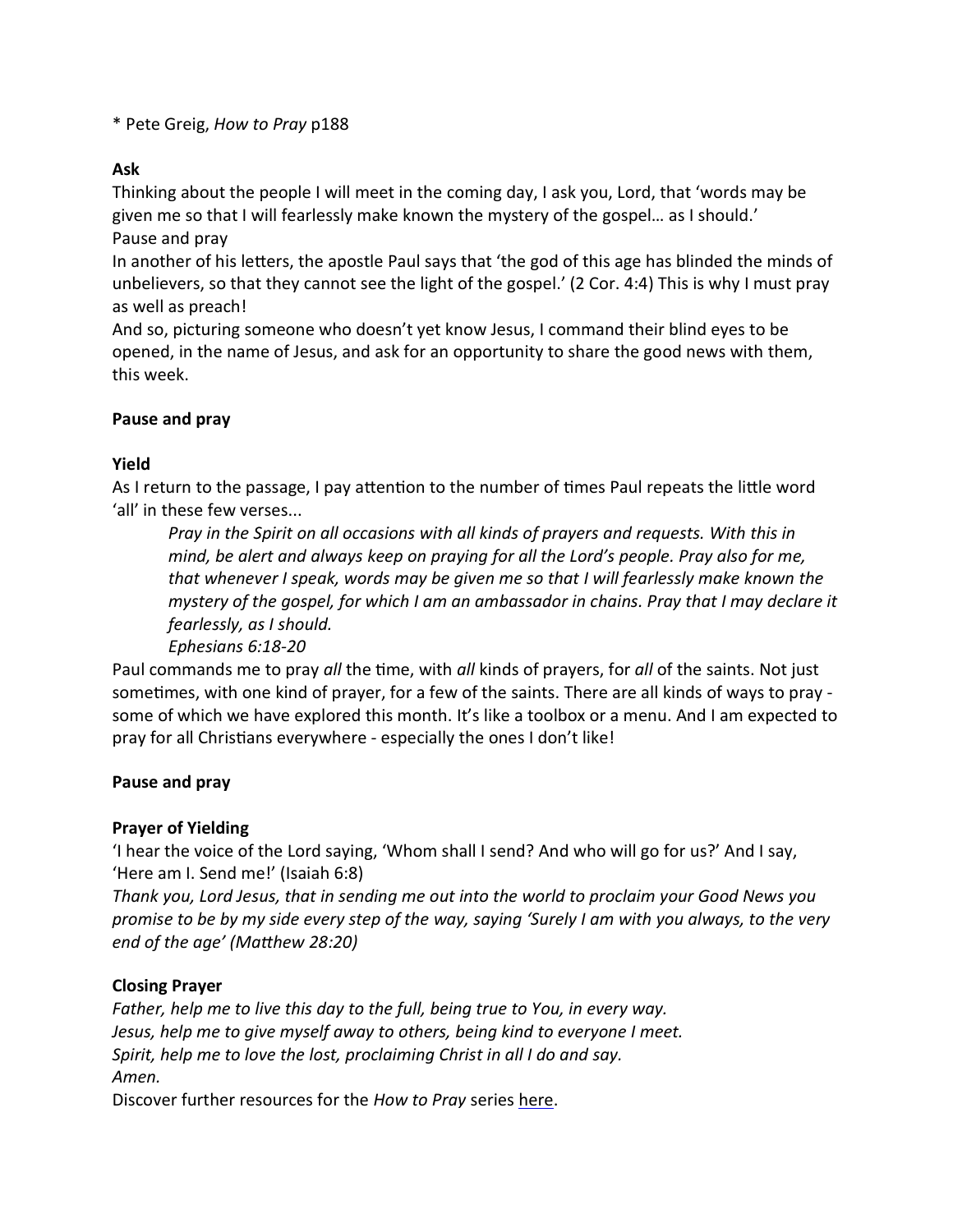## May 29 2020 (click for audio)

This week we have been exploring different aspects of Spiritual Warfare, applying the power of prayer to the serious attacks and temptations we are all facing at this time.

### Pause

As I enter prayer now, I pause to be still; to breathe slowly; to re-center my scattered senses upon the presence of God.

## Pause and pray

## Prayer of Approach

And so, as I become aware of Your presence in this place and time, open my eyes to perceive You, realign my mind to believe You, and reawaken my heart to receive You, now and throughout the day to come.

## Rejoice and Reflect

I choose to rejoice alongside the whole of God's creation today, joining with the ancient praise of all God's people in the words of Psalm 148:

Praise the Lord! Praise the Lord from the heavens! Praise him from the skies! Praise him, all his angels! Praise him, all the armies of heaven! Praise him, sun and moon! Praise him, all you twinkling stars! Praise him, skies above! Praise him, vapors high above the clouds! Let every created thing give praise to the Lord Psalm 148:1-5

## Pause and pray

We turn today to one of the most inspiring and reassuring passages about prayer in the entire Bible…

The Spirit helps us in our weakness. We do not know what we ought to pray for, but the Spirit himself intercedes for us through wordless groans. And he who searches our hearts knows the mind of the Spirit, because the Spirit intercedes for God's people in accor dance with the will of God. And we know that in all things God works for the good of those who love him, who have been called according to his purpose. Romans 8:26 – 28

As a little boy, our son Danny would often grip big, wax crayons in his chubby little fist to draw on any scrap of paper he could find. "Daddy," he said one day, handing me his latest masterpiece, "look what I writed." "Wow!" I said, as if he'd knocked off the first page of Macbeth. "Well done, Danny. That's so clever! You're writing so beautifully."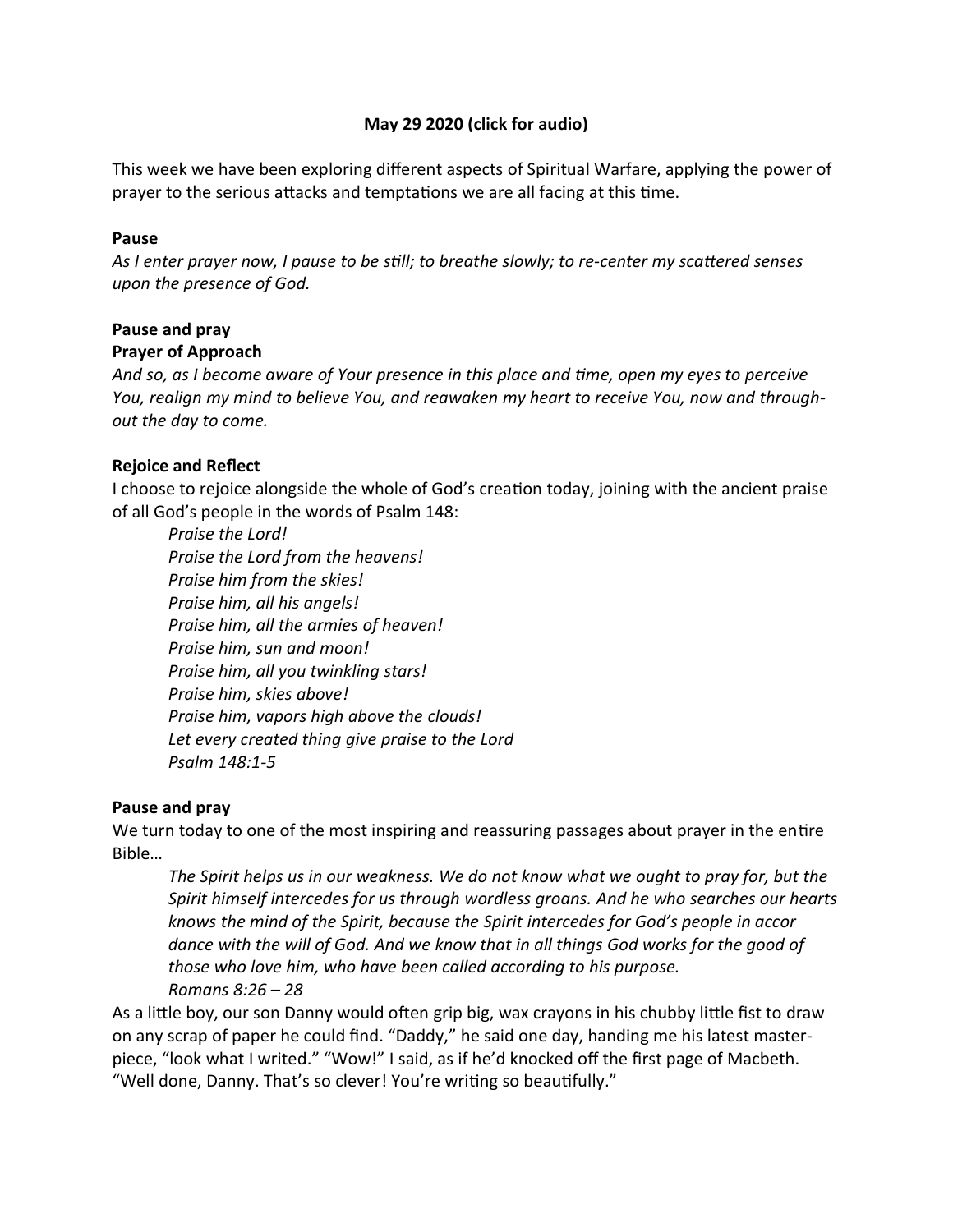"Wrong way up, silly," he replied.... [Then] he uttered two words that stopped my heart: "Read it!"

...I stared in despair at the little face in front of me and suddenly knew exactly what to do. His scribbles remained incomprehensible, but his face was an open book. I knew its every wrinkle, contour and nuance, its every fleeting mood. It told me more eloquently than poetry and prose the kind of day he'd had, how he was feeling, what he'd eaten for dinner, and which weird little obsessions were currently buzzing around his head like bluebottles in a jar. Returning to the piece of paper I cleared my throat and began to read aloud...

Our Father in heaven doesn't get distracted by our scribbled words and squiggled thoughts. He isn't impressed by the dictionaries and lectionaries we hurl at the sky. Instead, he explores our hearts with infinite affection to discern the kind of day we've had, the way we are really feeling and the weird little obsessions buzzing around our heads like bluebottles in a jar. "God's ear hears the heart's voice," said Augustine in his commentary on Psalm 148, [which we read at the start of today's Lectio] "We do not know what we ought to pray for," agrees the Apostle Paul in this passage, "but the Spirit himself intercedes for us through wordless groans. And [the Father] who searches our hearts knows the mind of the Spirit."<sup>\*</sup>

\*Pete Greig, How to Pray, p53-55

## Ask

Sitting quietly (surrendering my scribbled prayers) I use the simple words of someone else - the 17th century writer François Fénelon - to express the cry of my own heart now: 'Lord, help me not to worry about the words, but address you with the language of the heart . . . I simply present myself to you; I open my heart to you . . . Teach me to pray. Amen.'\*\* \*\* François Fénelon, cited, Pete Greig, How to Pray, p55

# Pause and pray

I am now going to try interceding in the way that the Holy Spirit does - with 'wordless groans'. Thinking of a person who is currently heartbroken I lift them to the Lord with a deep sigh, a groan or even with tears. And waiting in this way, I simply hold them before the Father who loves them without feeling the need to use words.

# Pause and pray

# Yield

As I return to the passage, I open my ears to hear Your Word, and my heart to yield to Your will once again.

The Spirit helps us in our weakness. We do not know what we ought to pray for, but the Spirit himself intercedes for us through wordless groans. And he who searches our hearts knows the mind of the Spirit, because the Spirit intercedes for God's people in accor dance with the will of God. And we know that in all things God works for the good of those who love him, who have been called according to his purpose.' Romans 8:26 – 28

The Quaker educator Thomas Kelly captured the tender pain of intercessory prayer described in these verses like this: 'We are quickened to a divine but painful concern for the world. [God]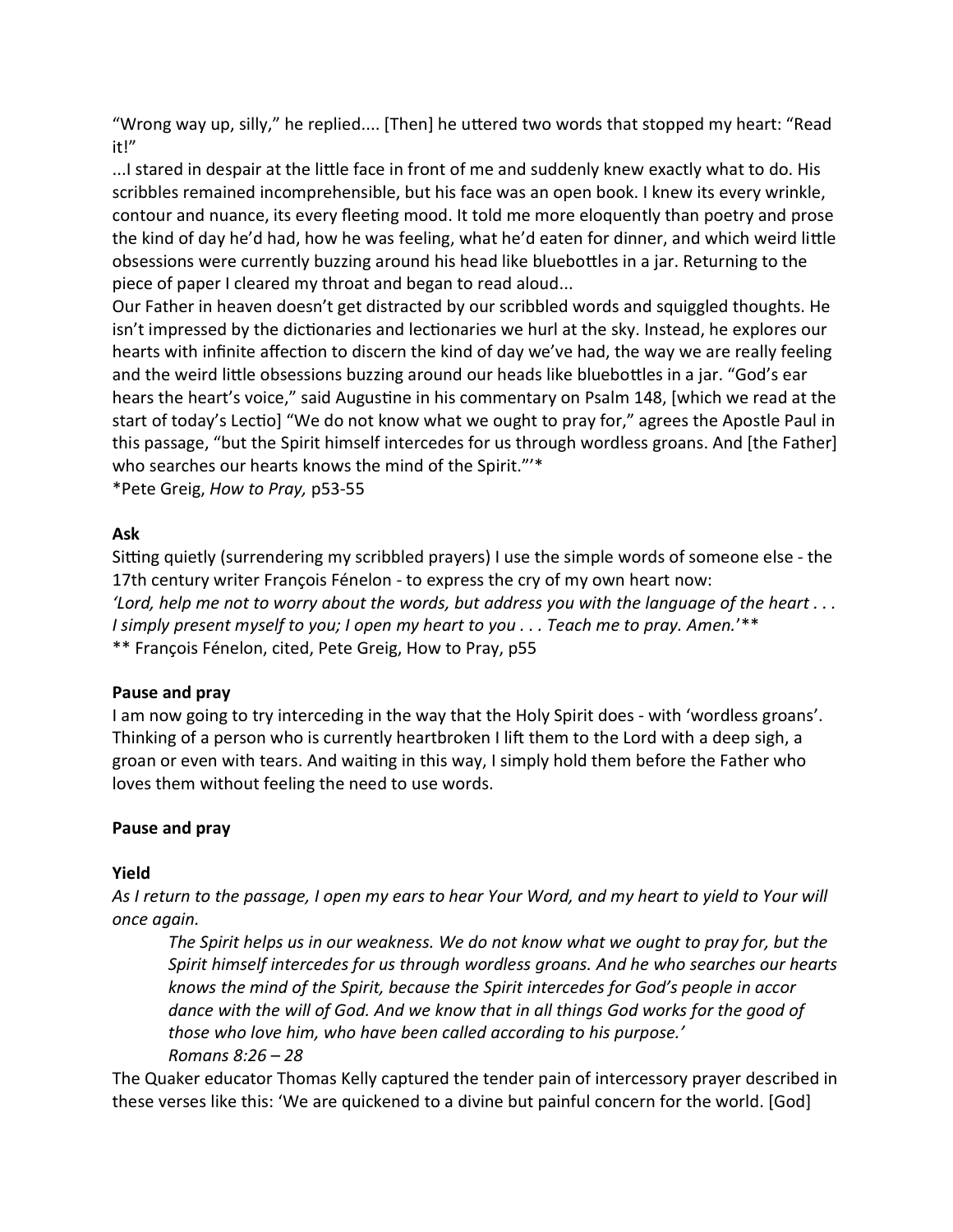plucks the world out of our hearts, loosening the chains of attachment. And He hurls the world into our hearts, where we and He together carry it in infinitely tender love.' \*\*\* \*\*\*Douglas V Steere, Quaker Spirituality: Selected Writings, p295

## Pause and pray

### Prayer of Yielding

Lord, my instinct is to avoid pain; to protect and isolate myself as much as possible from the suffering all around. But I yield today to Your infinitely tender love, choosing instead to care about other people's pain and to carry it in my heart as You do in Yours - with sighs and groans and longing.

Thank you Lord that whenever I get close enough to others to carry their burdens, You come even closer to me and carry mine, for - as the psalmist says - "The Lord is close to the brokenhearted and saves those who are crushed in spirit." (Ps. 34:18)

### Closing Prayer

Father, help me to live this day to the full, being true to You, in every way. Jesus, help me to give myself away to others, being kind to everyone I meet. Spirit, help me to love the lost, proclaiming Christ in all I do and say. Amen.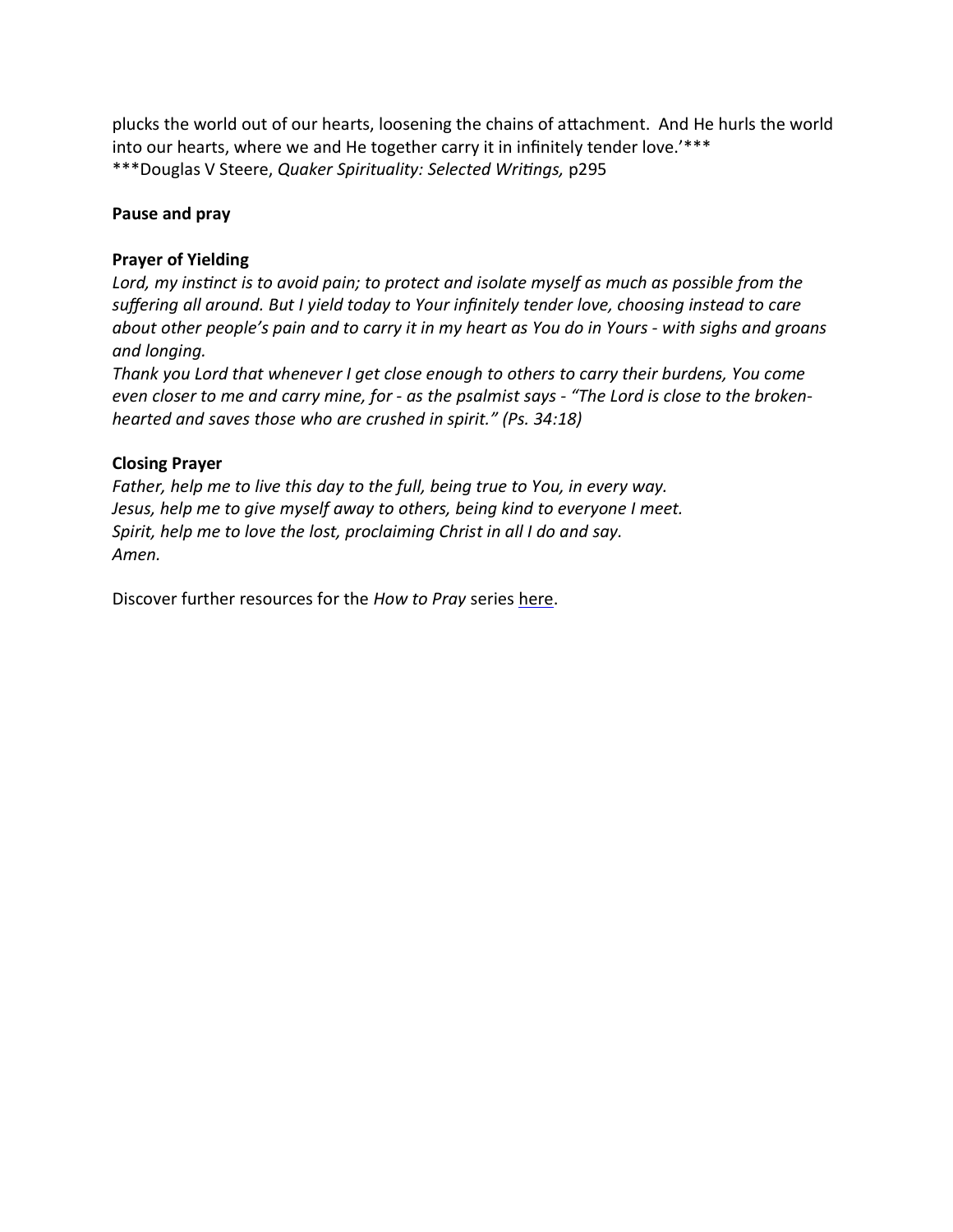## May 30 2020 (click for audio)

Together we've explored centering, adoration, petition, intercession, listening to God, confession, unanswered prayer and spiritual warfare. I hope you've found it helpful.

#### Pause

As I enter prayer now, I pause to be still; to breathe slowly; to re-center my scattered senses upon the presence of God.

### Pause and pray

### Prayer of Approach

And so, as I become aware of Your presence in this place and time, open my eyes to perceive You, realign my mind to believe You, and awaken my heart to receive You, now and throughout the day to come.

## Rejoice and Reflect

I choose to rejoice in the Lord with all that I am today, joining with the ancient praise of all God's people in the words of Psalm 104:

May the glory of the Lord continue forever! The Lord takes pleasure in all he has made! The earth trembles at his glance; the mountains smoke at his touch. I will sing to the Lord as long as I live. I will praise my God to my last breath! May all my thoughts be pleasing to him, for I rejoice in the Lord. Let all sinners vanish from the face of the earth; let the wicked disappear forever. Let all that I am praise the Lord. Praise the Lord! Psalm 104:31-35

#### Pause and pray

We conclude this series today with the pre-eminent prayer, given us by Jesus himself, in response to the very question we've been asking: 'Lord, teach us to pray.'...

This, then, is how you should pray: 'Our Father in heaven, hallowed be your name, your kingdom come, your will be done, on earth as it is in heaven. Give us today our daily bread. And forgive us our debts,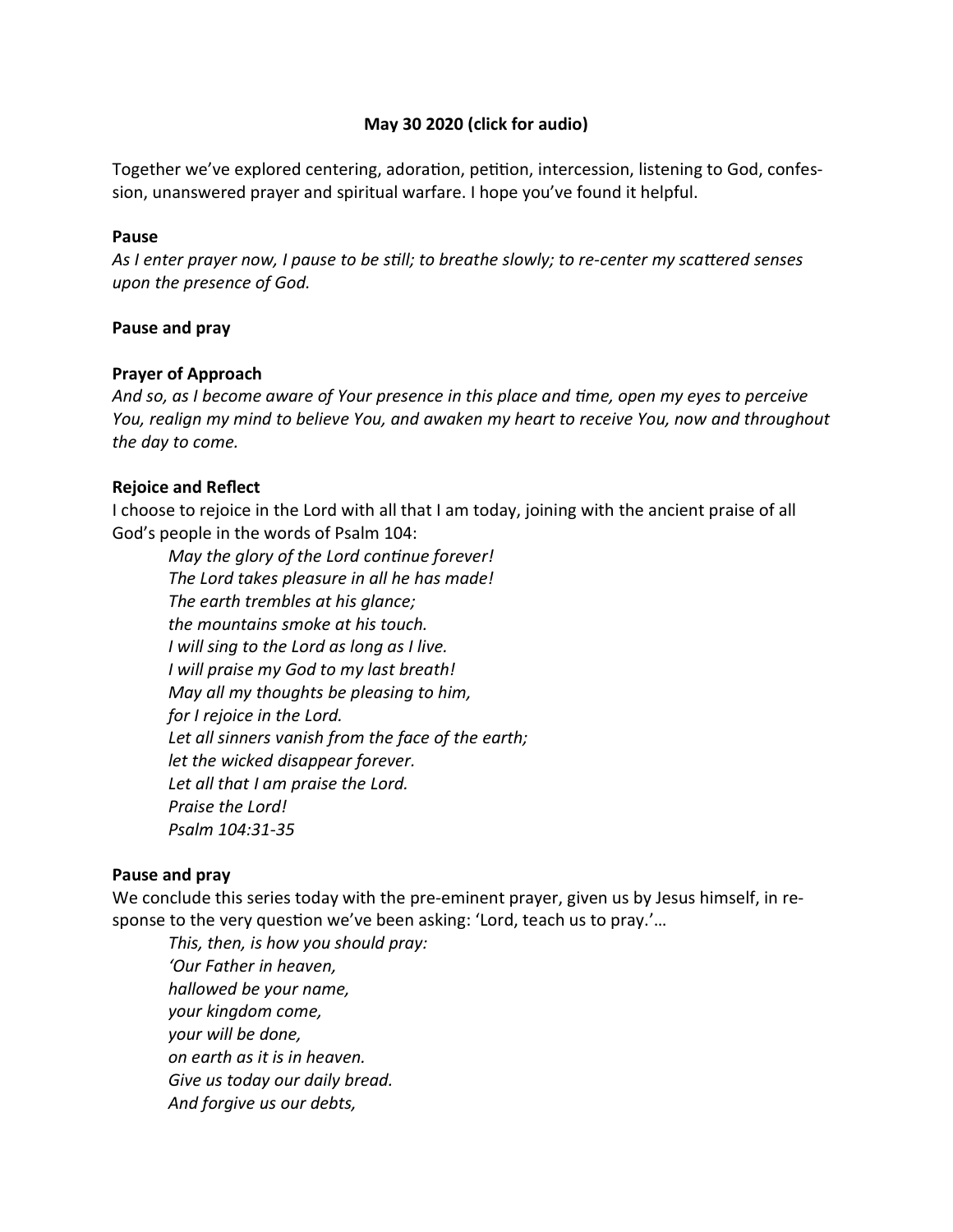as we also have forgiven our debtors. And lead us not into temptation, but deliver us from the evil one. Matthew  $6:9-13$ 

In the Lord's Prayer Jesus portrays prayer as both *communication* and *communion*. As asking but also as becoming. There is wrestling (Your kingdom come... lead us not… deliver us) but also resting in the Father's love, protection and provision. We see that the power of prayer is only partially measurable in miracles because the greatest miracle is not when the world is changed in some way by our prayers, but when we ourselves discover that we are loved and that is all we will ever truly need. The hallowing of God's name, the coming of his Kingdom begins in me, and becomes in me an answer to the prayers of the world.

#### Ask

Are there ways in which my prayer life has grown and gone deeper over recent weeks? I take time now to thank You Lord for the things You are showing me and the ways You are growing me in my relationship with You.

#### Pause and pray

Recognizing that the Lord's prayer is plural, I ask You Father to deepen the desire for Your presence and power in my local church. Naming particular leaders known to me, I ask You to set their hearts ablaze with a new passion and to make us a House of Prayer for all nations.

#### Pause and pray

#### Yield

Since the very earliest days of the Church, the Lord's prayer has concluded with a beautiful doxology written by King David. Listen out for the familiar lines in this ancient hymn of praise... David praised the Lord in the presence of the whole assembly, saying,

'Praise be to you, Lord, the God of our father Israel, from everlasting to everlasting. Yours, Lord, is the greatness and the power and the glory and the majesty and the splendor for everything in heaven and earth is yours. Yours, Lord, is the kingdom; you are exalted as head over all. Wealth and honor come from you; you are the ruler of all things. In your hands are strength and power to exalt and give strength to all. Now, our God, we give you thanks, and praise your glorious name.' 1 Chronicles 29: 10-13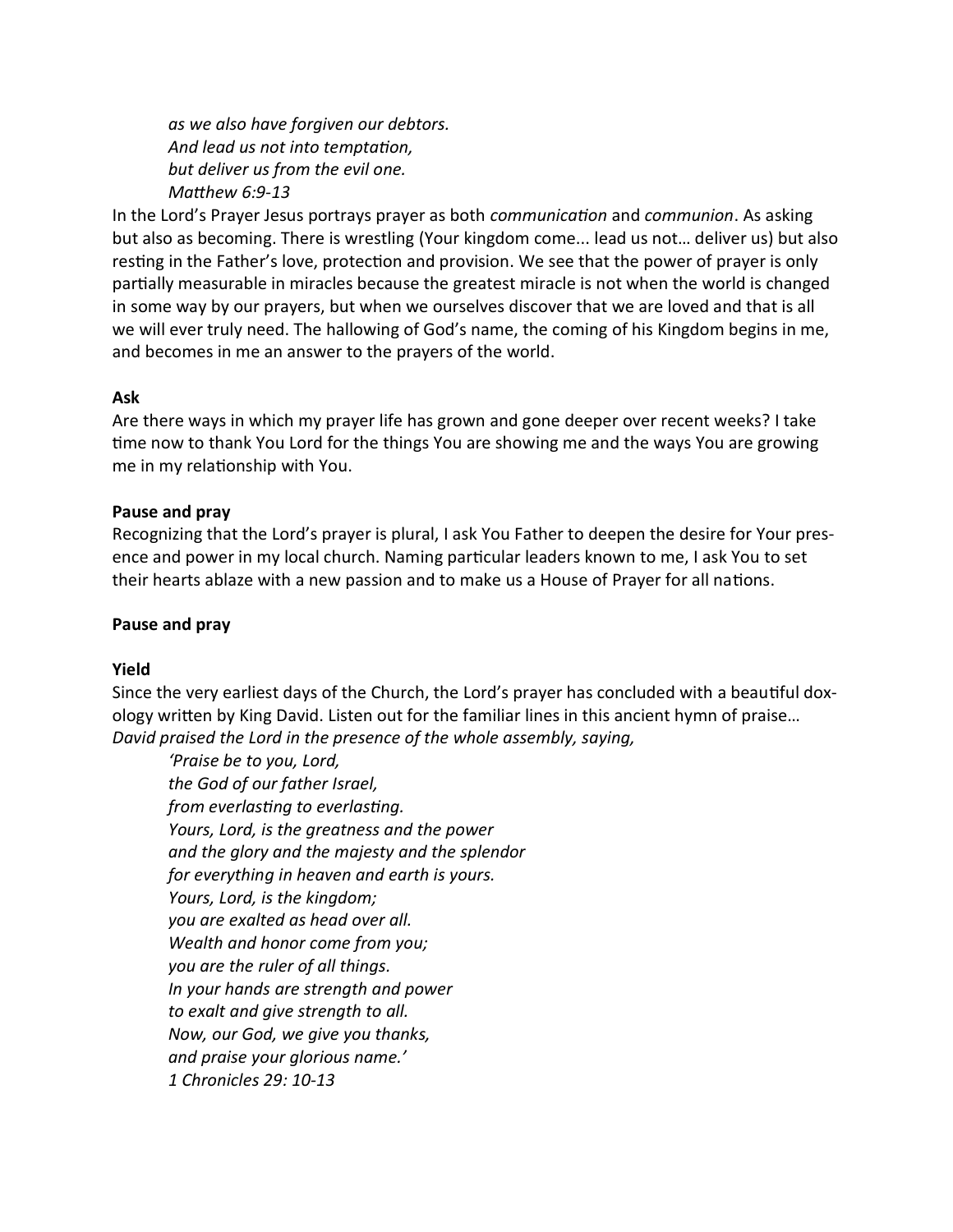'King David is very deliberately relinquishing his kingdom, his power and his glory to the King of kings, giving back to God every blessing he himself has received. We live in an age when this is strange. Our time, our money, our sexual ethics, our achievements, our dreams for our lives are all resolutely 'ours'. Personal surrender and costly sacrifice are rare. The kingdom of God is an nonthreatening, ephemeral concept, a vaguely and pleasantly desirable future prospect, not the kind of concrete present reality that grazes our knees as we relinquish everything we cherish to its King. But to pray these closing lines of the Lord's Prayer is to give the kingdom, the power and the glory back to God. It's to give him our little empires (family, ministry, career) and say "yours, Lord, is the kingdom". It's to give him the power-bases we've built and say "yours, Lord, is the power". It's to give him our credibility, our trophies of success, and say "yours, Lord, is the glory forever and also right now"'\*

\* Pete Greig, How to Pray, p195-196

### Pause and pray

### Prayer of Yielding

Eternal God, I yield to You the hours of my day and the days of my life. Creator God, I surrender the possessions that so easily possess me. King of Kings, I give You credit for my achievements and swap my ambitions for Your own. Lord Jesus Christ, I relinquish my reputation (insofar as I am able) that You may increase and I may decrease. Lamb of God I offer You my body this day as a living sacrifice. For Yours is the kingdom. Yours is the power. Yours is the glory. Now and forever. Amen.

## Closing Prayer

Father, help me to live this day to the full, being true to You, in every way. Jesus, help me to give myself away to others, being kind to everyone I meet. Spirit, help me to love the lost, proclaiming Christ in all I do and say. Amen.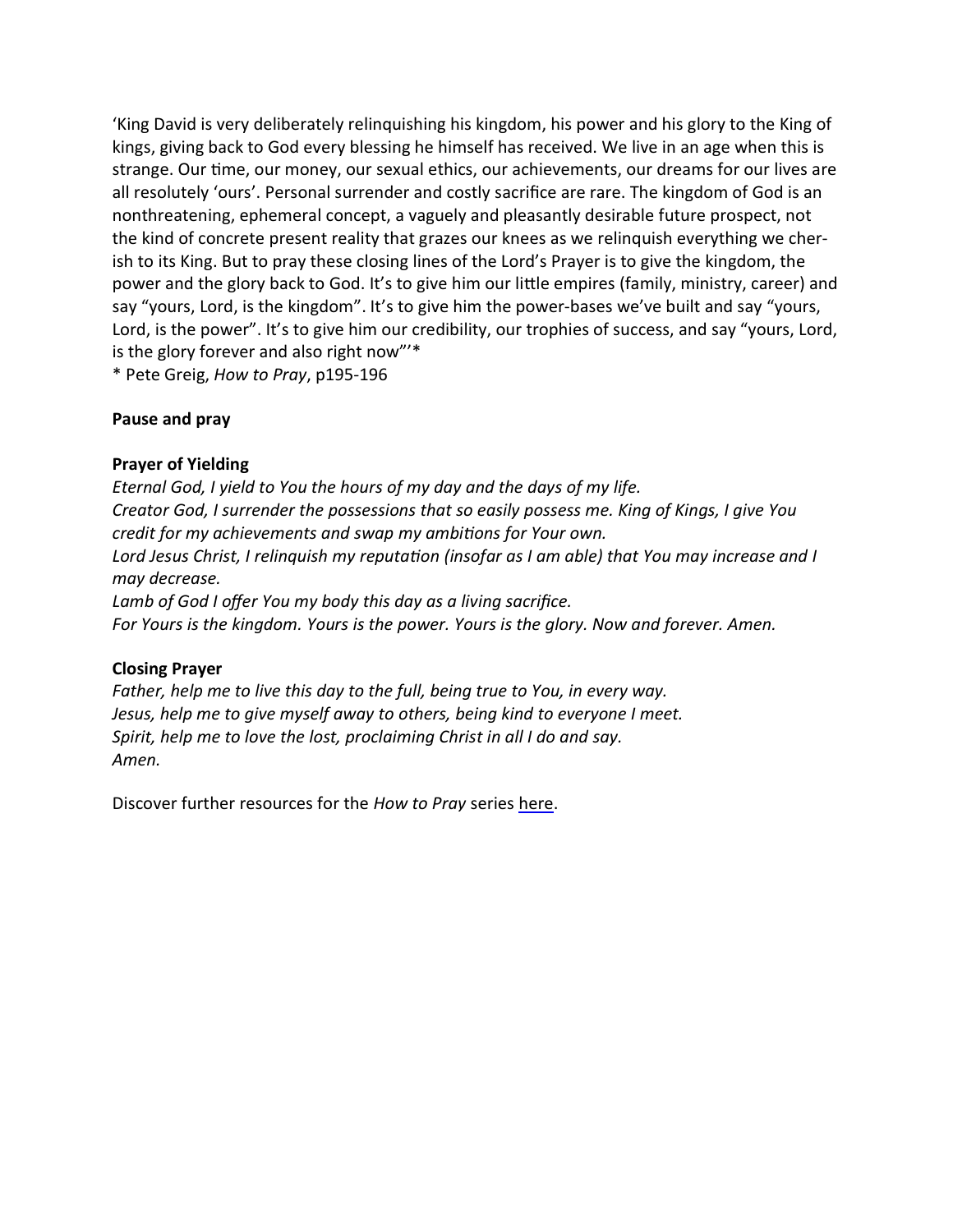## May 31 2020 (click for audio)

### Pause

As I enter prayer now, I pause to be still; to breathe slowly; to re-center my scattered senses upon the presence of God.

Let's read the story of Pentecost from Acts chapter 2:

When the day of Pentecost came, they were all together in one place. Suddenly a sound like the blowing of a violent wind came from heaven and filled the whole house where they were sitting. They saw what seemed to be tongues of fire that separated and came to rest on each of them. All of them were filled with the Holy Spirit and began to speak in other tongues as the Spirit enabled them. Acts 2:1-4

It's interesting that the Holy Spirit fills the house first and only then, a few moments later, the people within it. Clearly it's possible for houses to host the presence of God as well as people. And so, on this very special day, I invite You now, Spirit of the Living God, to enter my home and to fill my life too in powerfully disruptive ways.

### Pause and pray

Having asked, I pause. I wait to receive a fresh baptism of the Holy Spirit from the Father who loves to 'give the Holy Spirit to those who ask him' (Luke 11:13).

#### Pause and pray

When the Spirit fell on the disciples at Pentecost, a dramatic thing happened: they were propelled out onto the streets and Peter began preaching to the crowd: 'With many ... words he warned them; and he pleaded with them, "Save yourselves from this corrupt generation." Those who accepted his message were baptized, and about three thousand were added to their number that day.' (Acts 2:40-41)

In Judaism, the festival of Pentecost was a celebration of the giving of the Covenant - the Ten Commandments - through Moses. For Christians it is the start of another covenant with a new set of laws written on our hearts by the Holy Spirit, as Ezekiel had predicted. The first covenant came to a people bowing down to a golden calf so that 3000 died that day (Exodus 32), but when this covenant comes we are told that exactly the same number - 3000 - are saved. This then is the great reversal. Life displacing death. The Spirit fulfilling the Law. The birth of the church.

Our birthday is worth celebrating: We are a 2000 year-old, 2 billion strong revolutionary movement of love. The most culturally and socially diverse community on earth. Day by day we conspire to serve, forgive and create beauty. Around the world we seek to educate, liberate and advocate for those who have no voice. Our gospel has inspired artists from Michelangelo to Aretha Franklin, activists from William Wilberforce to Martin Luther King, scientists from the physicist Sir Isaac Newton to the geneticist Francis Collins.

And so, as your people gather around the world today, I thank you, Lord, for Your beautiful, multicultural, inter-generational family. Revive and sanctify us once again we pray. Forgive our many sins and make us holy. Set our hearts on fire again with the good news of Your gospel.